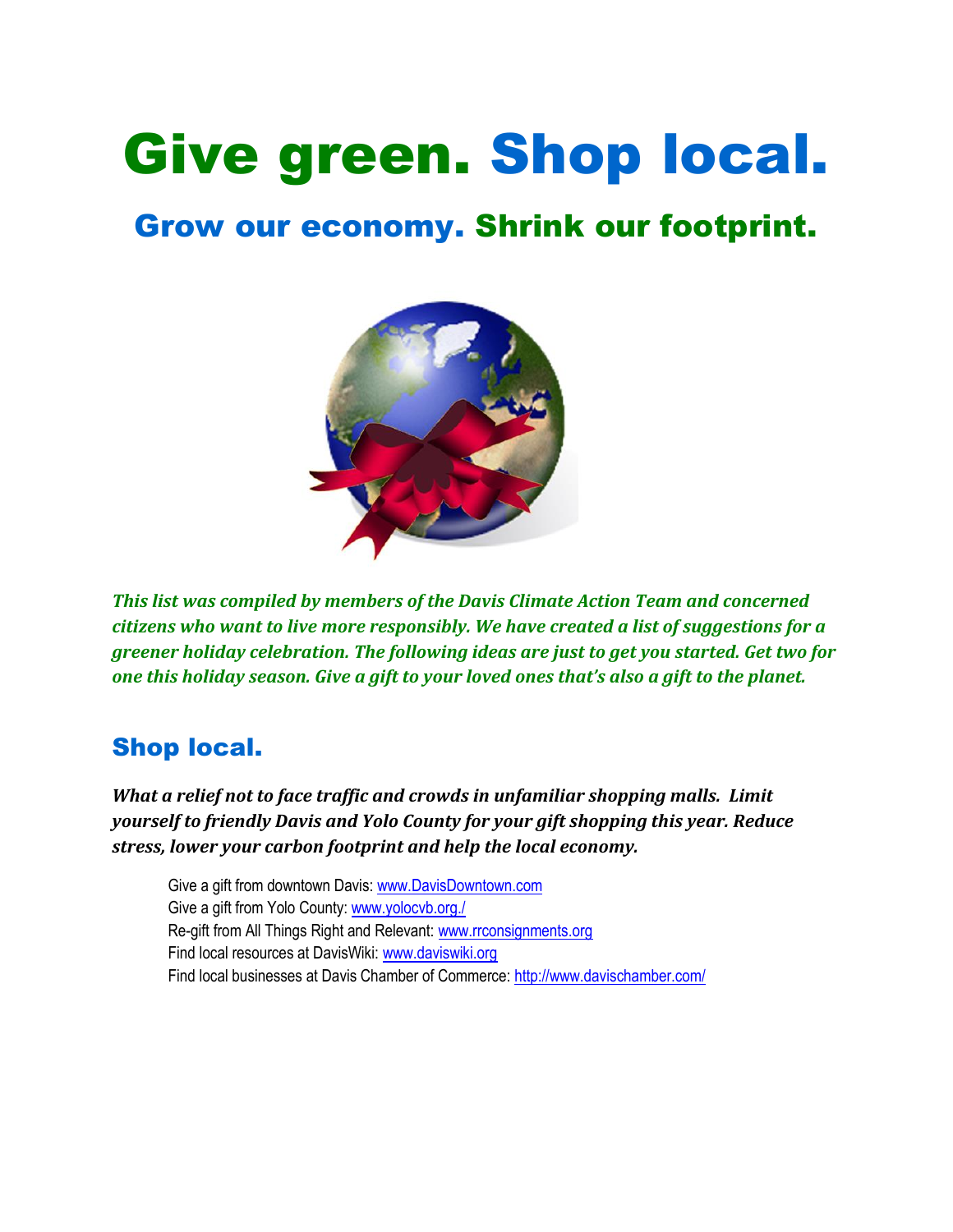## Give the gift of sustainable living.

#### *Many folks appreciate a practical gift that also helps Mother Earth. Why not go the next step—shop locally and buy products that save energy and promote healthy living?*

#### **Energy Efficiency.**

Give the gift of a light bulb – LED bulbs (save up to 77% of energy) Give a gift of LED holiday lights with timers *(save up to 25% in electricity costs)* Give a gift of Smart power strips (*Reducing "phantom load" saves 10% or more of home electricity consumption)*\ Give a torchiere light *(can now be purchased with CFL bulbs)* Give a gift of occupancy sensors *(sensor turns on light with motion and turns light off after set number of minutes)* Give a book on energy efficiency Give a cell-phone solar charger Give a solar cooker<http://www.solarcookers.org/> Give green cleaning products Give a clothesline with clothes pins or a drying rack Give the gift of a cooler home and/or save water by planting a tree, building a trellis, growing droughttolerant plants, or installing awnings Give an electric, push or reel lawn mower[: http://www.jbspower.com/about.htm](http://www.jbspower.com/about.htm) Give a gift of duct sealing or insulation Give a gift of natural light with installation of a solar tubular skylight [\(http://www.solatube.com/;](http://www.solatube.com/) [http://www.getsolarise.com/gallery1.htm?gclid=CLv--dvZjZ4CFRQpawodEFbptg;](http://www.getsolarise.com/gallery1.htm?gclid=CLv--dvZjZ4CFRQpawodEFbptg) <http://www.solutionsforlighting.com/certifications/california-pier/> Give a gift of a composter, rain barrel or worm bin

Or if you want to give a bigger ticket item, consider: energy efficient water heaters, windows, solar thermal, solar photovoltaic, whole house fan, energy star appliances, computers and tvs *(Check for rebates* at [www.pge.com/rebates/](http://www.pge.com/rebates/) *)*

#### **Transportation**

Give a gift of a bus pass Give a bicycle or bicycle equipment Give a bike tune up Give bicycle panniers and shopping bags Give a gift of walking shoes Give a membership to Zipcar Or if you are looking for a bigger ticket item, give the gift of an all electric vehicle or hybrid vehicle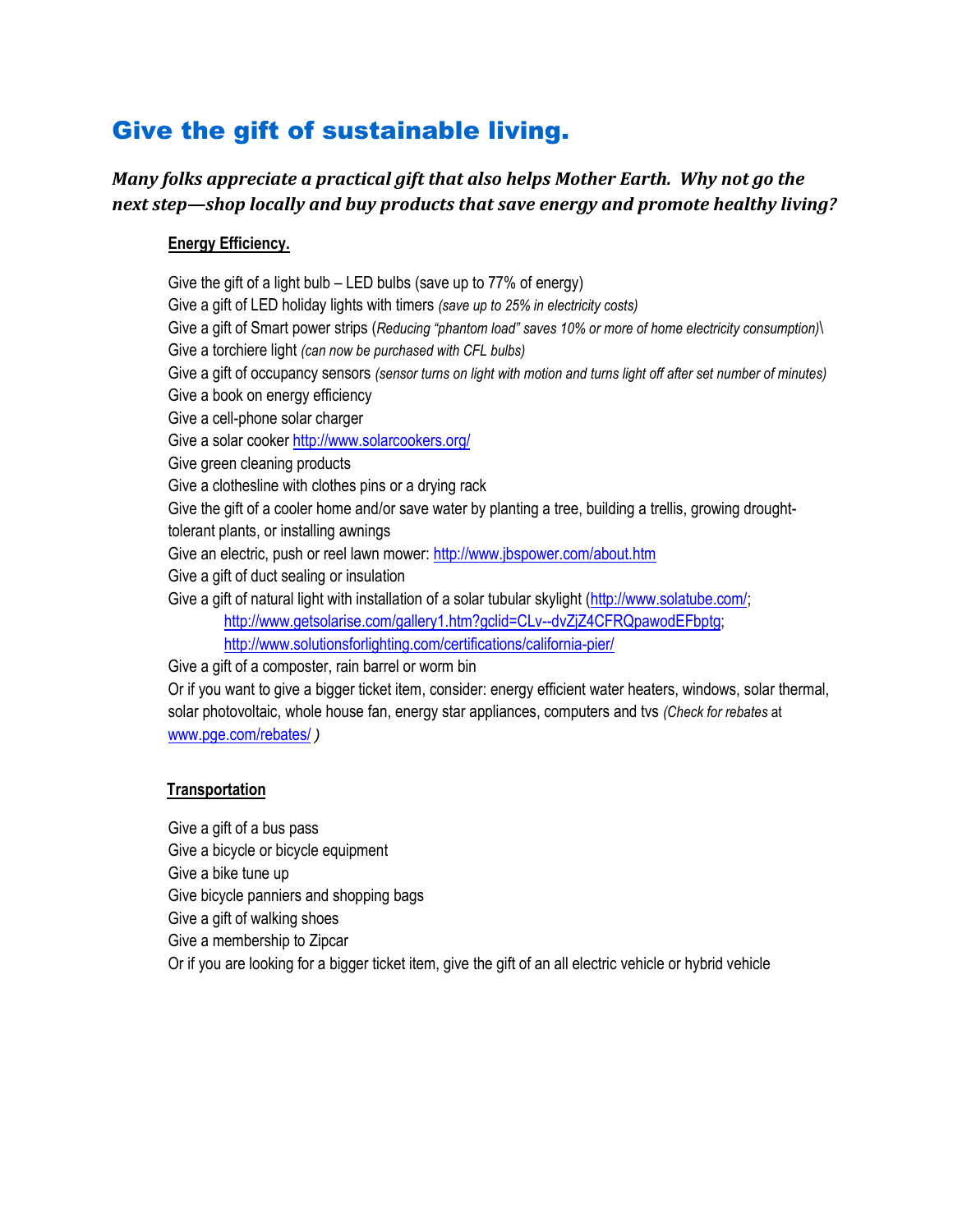## Give locally grown and locally made products.

#### *You'll find fresh and unique gifts while you save time and fuel when you purchase from local vendors. Don't miss out on these special products. Add your own to the list below.*

Give a gift from a local seller at the Davis Farmer's Market: [www.davisfarmersmarket.org](http://www.davisfarmersmarket.org/) Give a work of art from the Artery:<http://theartery.net/> Give a subscription to Community-Supported Agriculture: [http://www.atasteofyolo.com/food](http://www.atasteofyolo.com/food-wine/community-supported-agriculture)[wine/community-supported-agriculture](http://www.atasteofyolo.com/food-wine/community-supported-agriculture) Give olive oil or wine from Yolo County:<http://www.atasteofyolo.com/food-wine/olive-oil> Give a membership to Slow Food Yolo:<http://www.slowfoodyolo.com/> Give a gift from the Davis Art Center Holiday Sale: [www.davisartcenter.org/](http://www.davisartcenter.org/)

#### Give a local experience.

*We all get too busy with our lives, but the gifts below help us slow down and enjoy quality time together. The hardest part will be deciding which activity to give—this list is just the beginning of many local possibilities.*

Give a membership to a museum (see Hattie Weber museum or Explorit Science Center: <http://www.explorit.org/join> ) Give the gift of a class (such as at the Davis Art Center: [http://www.davisartscenter.org/education/class](http://www.davisartscenter.org/education/class-information/)[information/](http://www.davisartscenter.org/education/class-information/) Yolo Master Gardener[s http://ceyolo.ucdavis.edu/](http://ceyolo.ucdavis.edu/) Give a play at Davis Musical Theatre Company:<http://www.dmtc.org/> Give the arts from UC Davis Theatre and Dance: [http://theatredance.ucdavis.edu](http://theatredance.ucdavis.edu/) Give a concert from the UC Davis Music Department:<http://music.ucdavis.edu/events> Give a performance from the Mondavi Center:<http://www.mondaviarts.org/> Give a ticket to Acme Theatre Company:<http://www.acmetheatre.net/> Give the gift of a movie ticket at a local theatre Give an adventure at Outdoor Adventures:<http://campusrecreation.ucdavis.edu/cms/> Give a class at the UC Davis Craft Center[: http://campusrecreation.ucdavis.edu/cms/](http://campusrecreation.ucdavis.edu/cms/) Give a climb at Rocknasium:<http://www.rocknasium.com/> Give a tee time at a local golf course: [www.davisgolfcourse.com](http://www.davisgolfcourse.com/) [; www.wildhorsegolfclub.com](http://www.wildhorsegolfclub.com/) Give a ticket to the Chamber Music Society of Sacramento - Davis concert series: [www.cmssacto.org](http://www.cmssacto.org/) Give yoga, dance or fitness lessons Give a cooking class: <http://www.davisfood.coop/classes.html> Give a spa, beauty treatment or massage Give a meal at a local restaurant: [www.DavisDowntown.com](http://www.davisdowntown.com/) [; www.yolocvb.org](http://www.yolocvb.org/) ; [www.daviswiki.org](http://www.daviswiki.org/)  Give a Tuleyome or Stebbins outing: <http://yolohiker.org/> Give a bird watching walk: <http://www.yoloaudubon.org/> Give a ticket to a film festival Give a gift of a visit to a gallery or a museum Give a gift of sports camps